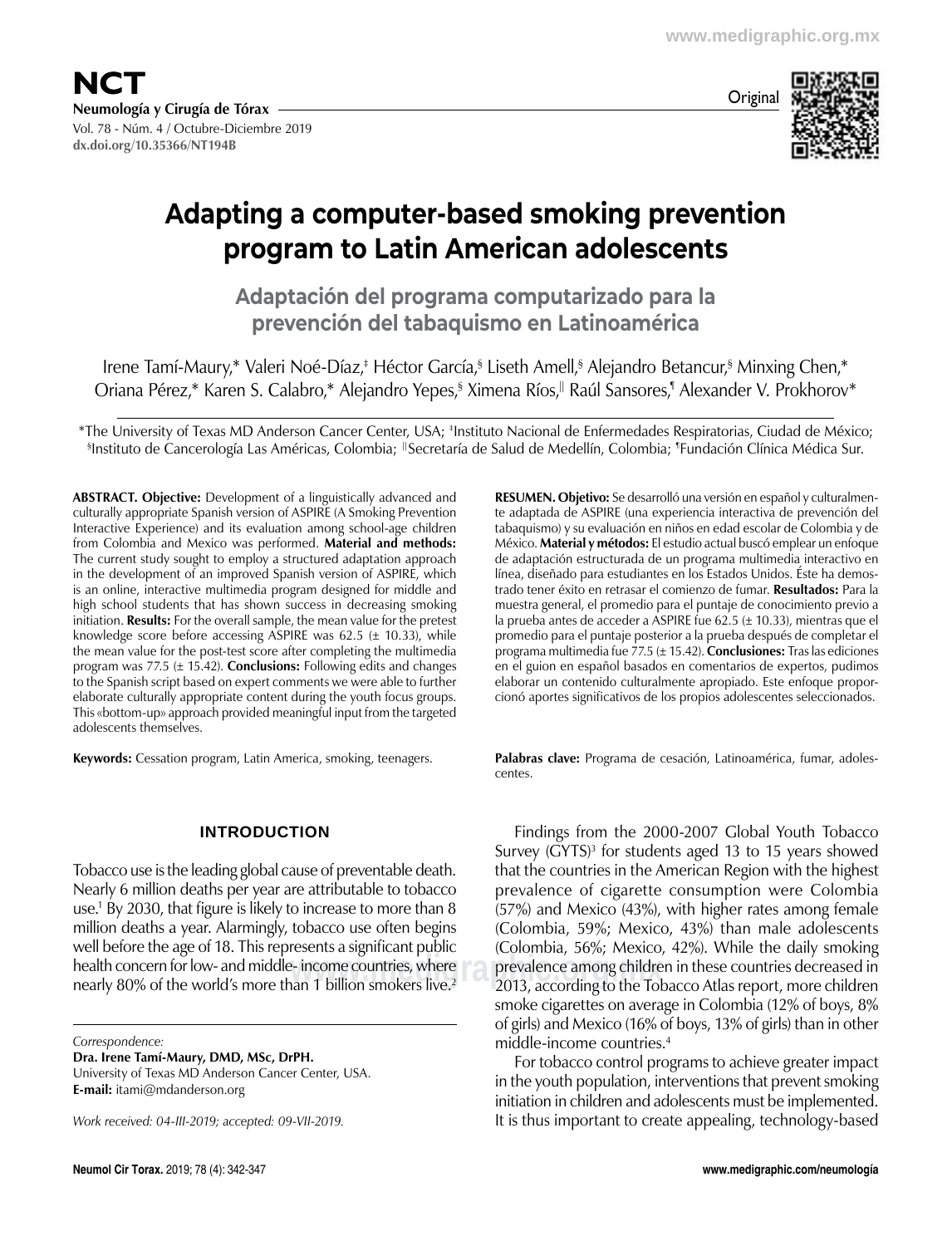educational programs that promote smoking prevention and cessation as early as possible in the teenage years.

ASPIRE: A Smoking Prevention Interactive Experience, is a computer-based program in which children and adolescents have access to didactic and up-to-date information focused on smoking prevention and cessation.5 The 5-module program features individualized assessment and tailored feedback on critical determinants of smoking behavior (i.e., readiness to quit or start smoking and susceptibility to smoking); an animated coach in the form of an older, experienced peer, who provides guidance to the learner on his/her journey to cessation; numerous interactive games that cognitively challenge the learner regarding critical management concepts; richly drafted and executed animations that, using a cast of characters, simultaneously excite, educate, and entertain; and approximately 2 hours of high-quality video featuring peer opinions, expert facts, and modeled real-life scenarios.

95% CI: 0.44-0.97).<sup>7,8</sup> Additional noteworthy indicators of Additionally, a quality and a structure of a structure of a structure of a structure of a structure of a structure of a structure of a structure of a structure o The ASPIRE program is guided by the Transtheoretical Model of Change (TTM) and the PRECEDE program planning model.5 The evidence base for ASPIRE was first established in a nested cohort, group-randomized controlled trial. It compared the effect of ASPIRE versus the effect of a standard-care smoking cessation booklet. The sample was comprised of 1,160 participants (1,098 nonsmokers and 62 smokers at baseline) recruited from 16 inner city high schools in Houston, Texas where the majority were Hispanic (58.9%). For nonsmokers at baseline, smoking initiation rates were significantly lower among participants in the ASPIRE intervention condition at 18-month follow-up (1.9% versus 5.9%, p < 0.05). A significantly higher decisional balance about not smoking and decreased temptations to smoke was found among ASPIRE participants. With respect to smoking cessation, a non-significant trend toward increased levels of smoking cessation was found among ASPIRE intervention participants, however since few smokers were recruited, this precluded conclusions with respect to cessation.<sup>6</sup> Findings were also validated in a group-randomized trial conducted in 16 high schools in Romania ( $n = 1,369$ ). Nonsmokers in this country who were randomized to the ASPIRE intervention were 35% less likely to report initiating smoking at 6-month follow-up than controls ( $OR = 0.65$ , ASPIRE effectiveness are the favorably reviews by Cochrane<sup>9</sup> and the National Cancer Institute (NCI), leading to ASPIRE been placed in the database of NCI Research-Tested Intervention Programs.10

While findings are promising for web-based behavioral interventions for smoking prevention among school-age children in the United States (US) and other developed nations,11-18 similar innovative and effective interventions are nonexistent for Spanish-speaking children and adolescents in the Latin American region, an important public health

gap. Although the ASPIRE program has a Spanish version, it was developed for Hispanic/Latino children and adolescents living in the US and thus used a Spanish dialect with anglicisms that are not well understood across Latin America. The objective of this mixed-method study is to develop and test a new Spanish version of an evidencebased computer-based program for smoking prevention and cessation culturally adapted to Colombian and Mexican school-age children.

#### **Material and methods**

This was a multi-country pilot study led by research teams based at The University of Texas MD Anderson Cancer Center (MD Anderson) in Houston, United States; the *Instituto de Cancerología Las Américas* (IDC) in Medellin, Colombia; as well as the *Instituto Nacional de Cancerología* (INCan) and *Instituto Nacional de Enfermedades Respiratorias* (INER) in Mexico City, Mexico. Development of a linguistically advanced and culturally appropriate Spanish version of ASPIRE and its evaluation among school-age children from Colombia and Mexico was performed in two phases. Phase 1 aimed to improve the translation and revise the content for linguistic and cultural appropriateness, then record new dubbings (voiceovers) and change the subtitle text. In Phase 2, we tested the new version to determine its effectiveness. The portions of the study involving children and adolescents were approved by the local institutions' ethics boards: MD Anderson Protocol #2015-0330; IDC Protocol # 07-2015-I; and INCan Protocol # 015/044/DII, CEI/1022.

**Phase 1:** The subtitles of the original Spanish version of ASPIRE were imported using a script file and reviewed by a task force of 2 tobacco specialists and 2 public health professionals from Colombia, México, and Venezuela, who revised the script texts as needed in order to gain consensus on the grammatical constructions and use of Standard Spanish. The goal of this task force was to improve the subtitle language by excluding local terminology and certain verb tenses, assuring the accuracy and meaningfulness of the subtitle translation for a greater number of children across Spanish-speaking Latin America.

Additionally, a qualitative approach was conducted in which adolescents enrolled at five public schools in Medellin, Colombia, were exposed to the original Spanish version of ASPIRE and participated in five focus groups. The goal was to have teens', not just adults', perceptions on the changes and adaptation needed for the subtitles and dubbings of the new Spanish version of ASPIRE. The inclusion criteria for adolescents participating in this qualitative activity were: a) Being a resident of Medellin, Colombia; b) Ages 11 to 18 years; c) Currently attending middle school; d) Able to read and speak Spanish; and e)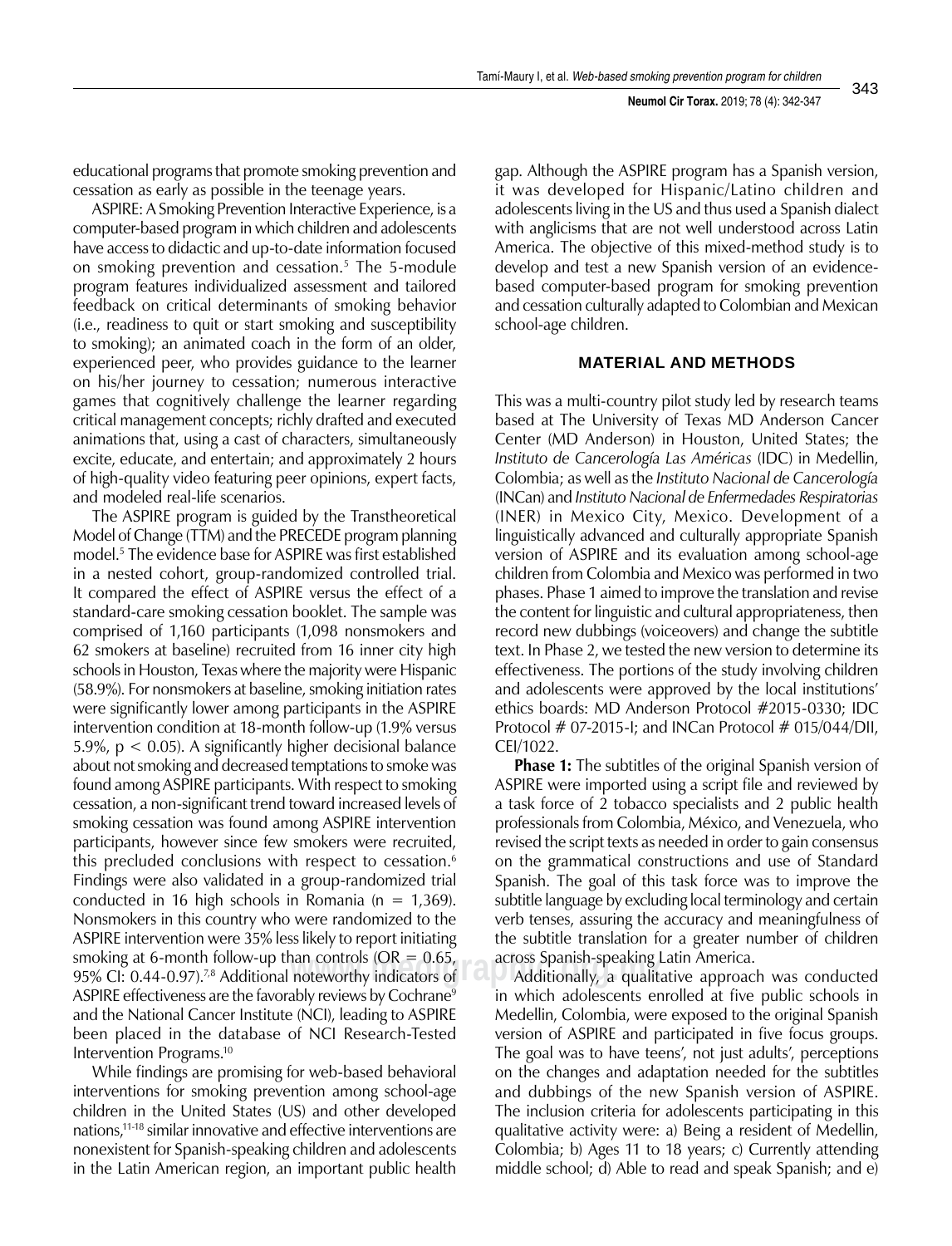#### **Neumol Cir Torax.** 2019; 78 (4): 342-347

Able to provide student assent, as well as parental consent. Recruited study participants were asked to complete the ASPIRE program, available for use in the computer lab located on each school campus. Since ASPIRE is organized into five modules that can take up to four hours in total to complete, in the interest of making the research activity less burdensome for the study participants, the adolescents assigned to each focus group were asked to only complete two of the five ASPIRE modules. *Figure 1* depicts the strategy used.

After reviewing the two assigned ASPIRE modules, study participants were invited to participate in a focus group to discuss their understanding of the content, program acceptability, and motivational appeal of the modules. Each of the focus groups was made up of 10 students, for a total of 50 students, and the discussions lasted 60 to 90 minutes depending on the flow of the conversation. The focus groups were led by qualified public health professionals who probed to learn about what students liked and did not like about the original Spanish version of ASPIRE *(Figure 1)*.

Focus group discussions were audio-recorded and transcribed. No personal information was retained on the transcriptions. Thematic and narrative analyses were conducted using the transcriptions to gain an understanding of how adolescents perceived the original Spanish version of ASPIRE. Narrative analysis calls for coding of the content and process. We used a constant comparative method to produce a thematic analysis of the transcribed data.19 This reductive and interpretative method facilitated our ability to identify themes that represented recurring patterns of perception, acceptability, and meaning. As needed, we

specified and added concepts that emerged from the data. Once this step was completed, investigators discussed findings, resolved inconsistencies, refined the themes, and made thematic judgments. This qualitative analysis provided guidance for modifying the multimedia program. The Assessment, Intervention and Measurement (AIM) Facility, an in-house resource at MD Anderson assisted with changing subtitles and dubbing segments of ASPIRE according to the linguistic/cultural recommendations made by the study participants.

**Phase 2:** During the second phase, we pilot-tested the new Spanish version of ASPIRE among 149 Colombian and 45 Mexican children enrolled in 3 middle schools (1 school in Colombia and 2 in Mexico) using a pre-/post-test design. The inclusion criteria for participating in this research activity were the same as in Phase 1, except participants were residents of Medellin, Colombia, or Mexico City, Mexico. Phase 1 participants were excluded from Phase 2 to avoid response bias in our findings.

After obtaining study participants' assent and parental consent, children completed the new Spanish version of ASPIRE. The ASPIRE web-based program automatically directs participants to complete a pretest upon initiation of the program and a post-test, with the same battery of questions, on completion of the program. These programgenerated pre- and post-tests included knowledge questions that were based on the content of the five ASPIRE modules.

The main outcome of interest was the comparison of knowledge scores, computed from the ASPIRE knowledge questionnaires (pre- and post-tests). Paired t-test and



344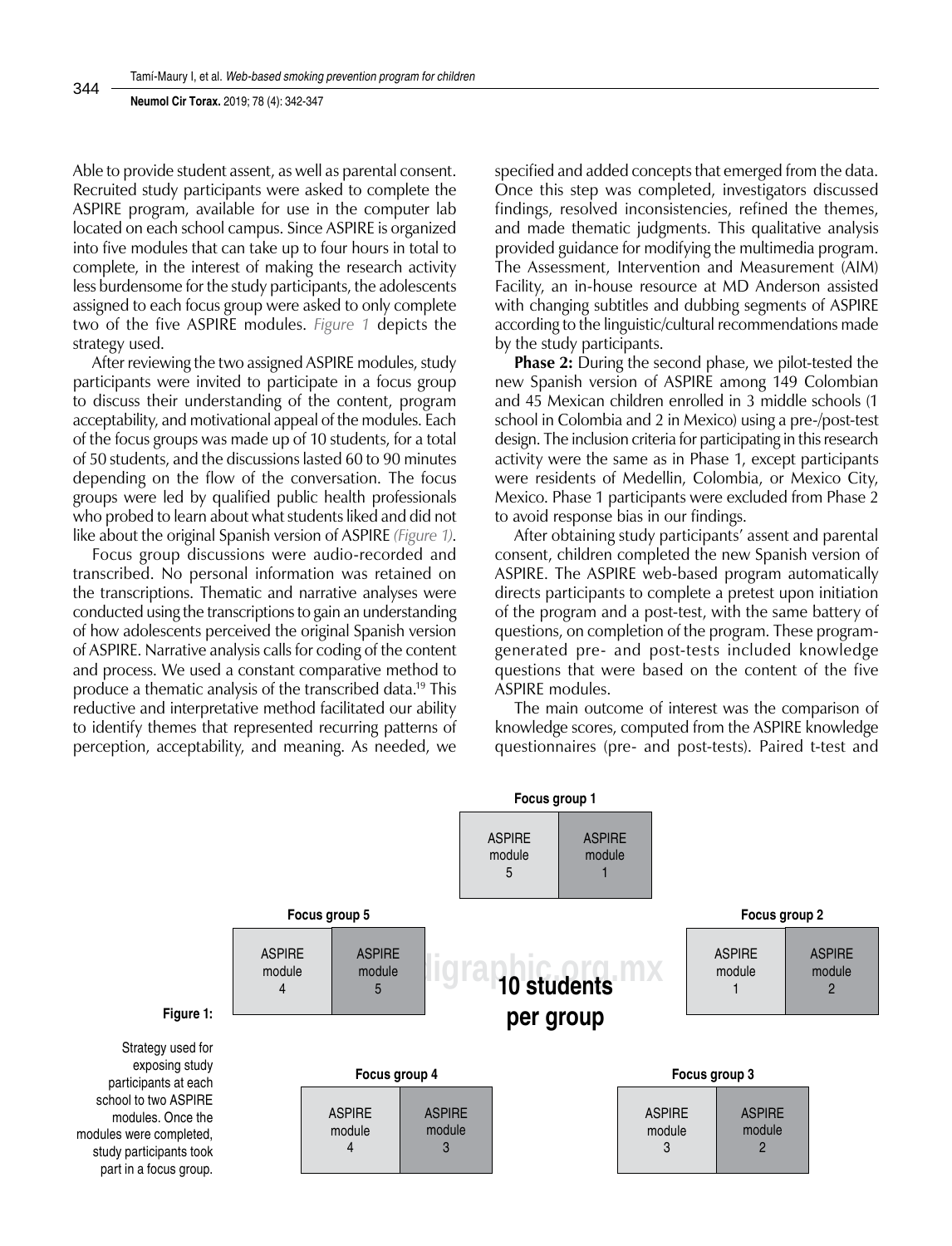two-sample t-test were used to test differences between pretest and post-test knowledge scores across the whole sample, as well as the difference in increase between the two countries.

## **Results**

**Phase 1:** During the first phase, the task force of tobacco specialists and public health professionals identified a significant number of Anglicisms in the scripts of the original Spanish version of ASPIRE. For example, the term «water pipe» was changed to «*pipa de agua*» and «*narguila*», as these are used interchangeably in Latin America. The word «habit» (in Spanish, «*hábito*») was avoided when referring to smoking, since it has a mild connotation among Spanish speakers and does not convey that smoking truly represents an addiction. The task force also secured the inclusion of inverted question and exclamation marks, as well as accented letters that exist in the Spanish language, in all the subtitle texts. Additionally, words more commonly used in dialects of Mexican Spanish were changed to Standard Spanish.

Analysis of the transcripts generated during the focus groups provided additional feedback. In terms of the overall impression of the program, study participants liked the information on tobacco products and tobacco's health effects, as well as learning about tobacco prevention and cessation. Some participants stated they liked the video testimonials and interviews because they could relate to and learn from them. For example:

«*I liked it because it informed you a lot about what the cigarette can do, and [can be] prevent[ed] in many ways*».

However, participants also reported they disliked several aspects of ASPIRE, more specifically the culturally inappropriate Spanish language in some images and videos. In addition, some participants commented that the subtitles were hard to read:

«*… what I also didn't like was that the subtitles were too fast, so there was no time to read [them all]*».

Based on this feedback, the length of subtitles was **COLOMBIA** Having a larger shortened in order to allow more time for them to be displayed so that the viewers could finish reading them before they disappeared.

In terms of language barrier, most of the children participating in the focus groups reported inaccuracy in the translation of the subtitles and dubbings.

«*… the translations weren't cool because there were things you didn't understand. Even though it was in Spanish but I didn't understand the words*».

The indications given by the study participants assisted the task force in changing to standard Spanish many sections within the ASPIRE modules in order to reach a wider audience among Spanish-speakers in Latin America. When participants were asked whether ASPIRE would be effective in helping other teens in Colombia and Mexico live a tobacco-free life, a considerable number of them responded affirmatively. For example:

«*… it helps us those who have not yet started smoking, but also those who are already smoking because they see other people's stories...*».

«*I thought the program was very interesting because it teaches us that consuming tobacco can kill us, give us gray hair, wrinkles…it may make us sterile*».

«*… the text is very clear when it explains each and every one [of the tobacco products]. It says there, 'side effects' and they all have side effects*».

**Phase 2:** Forty-five school-age kids from Mexico (2 schools) and 149 from Colombia (1 school) tested the revised Spanish version of ASPIRE. The mean age was 14 years ( $\pm$  1.61). Ninety were male and 104 were female. Seventy-two percent of the study participants were enrolled in 7th, 8th, or 9th grade.

For the overall sample, the mean value for the pretest knowledge score before accessing ASPIRE was 62.5  $(\pm)$ 10.33), while the mean value for the post-test score after completing the multimedia program was  $77.5 \ (\pm 15.42)$ . The paired-samples t-test showed 15 points  $(\pm 1.07)$  difference between the pretest and post-test scores across all the 194 study participants, with statistical significance at a level of p < 0.001, indicating an increase in knowledge after the study participants were exposed to ASPIRE.

To determine whether the increase in knowledge varied between countries, the difference between the pretest and post-test knowledge scores was computed for each country, becoming the dependent variable for the purpose of this analysis. According to the two-sample t-test results, the difference of the increase in knowledge scores between Colombia and México is 4.8 ( $\pm$  2.53) with Colombia having a larger increase compared to México. However, the difference observed between these two countries is not statistically significant at the 0.05 level  $(p = 0.059)$ .

### **Discussion**

We conducted a mixed-method pilot study aiming at adapting and testing a newer Spanish version of ASPIRE, an evidence-based interactive multimedia tobacco prevention and cessation program for youth in Colombia and Mexico. The project provided us with important indications on how

345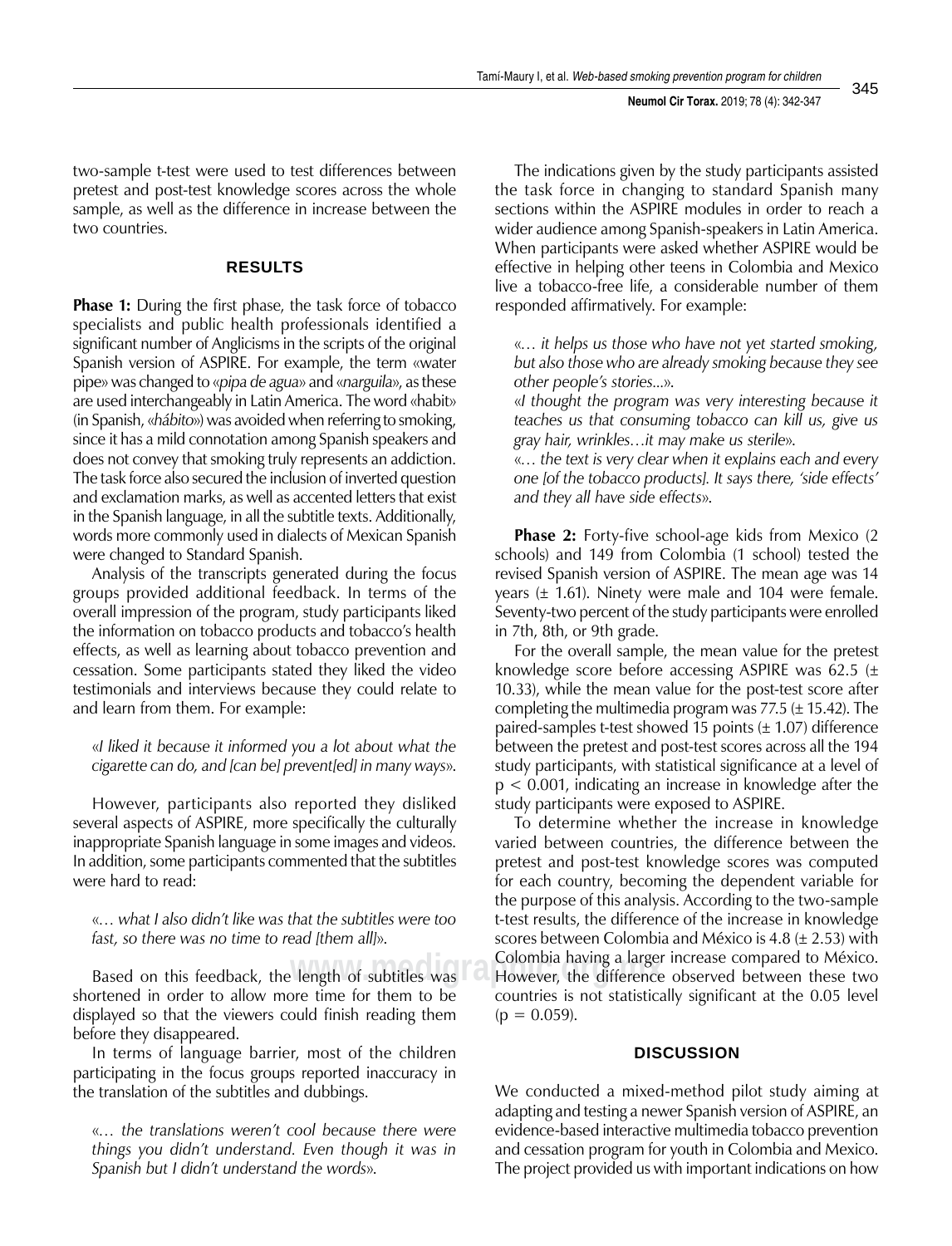**Neumol Cir Torax.** 2019; 78 (4): 342-347

to make mature, highly appealing educational programs, like ASPIRE, more impactful in countries throughout Latin America for reducing tobacco use among Spanish-speaking youth. Even though more children smoke cigarettes on average in Colombia (12% of boys, 8% of girls) and Mexico (16% of boys, 13% of girls) than in other middle-income countries, interactive smoking prevention programs specifically designed for adolescents and youth are scarce in these countries.

For the past two decades, reports from industrialized countries have shown that Internet-based interventions are a powerful approach among adolescents and youth for preventing the initiation of tobacco use and controlling smoking behaviors.<sup>11-18</sup> Similar web-based programs as those available in English for educating youth about nicotine addiction and the dangers of smoking are lacking for Latin American youth. One approach for reducing health disparities is to linguistically and culturally adapt original evidence-based behavioral interventions that can reach distinct cultural groups.<sup>20</sup>

The current study sought to employ a structured adaptation approach in the development of an improved Spanish version of ASPIRE, which is an online, interactive multimedia program designed for middle and high school students in the US that has shown success in delaying smoking initiation.<sup>6</sup> Following edits and changes to the Spanish script based on expert comments (a «top-down» approach), we were able to further elaborate culturally appropriate content during the youth focus groups. This «bottom-up» approach provided meaningful input from the targeted adolescents themselves.

In addition to the aforementioned qualitative approach, a quantitative pilot study was conducted to determine whether the cultural adaptation in the improved Spanish version of ASPIRE was successful for communicating the program content to Colombian and Mexican youth. We observed a statistically significant increase in knowledge following the intervention ( $p < 0.001$ ). The fact that there was no significant statistical difference observed between the pretest and posttest knowledge scores in Colombia compared to Mexico (p < 0.07) indicated that the new Spanish version of ASPIRE was equally understood and accepted by study participants from each of these two countries.

There are limitations to the current study. First, the adaptations of the newer Spanish version of ASPIRE may not be fully accepted by all Spanish-speaking Latin American countries, as Spanish has multiple national and regional standards that very frequently differ in pronunciation, word choice, and meaning. Second, the study design used in Phase 2 only included a small sample of school-age children from two Latin American cities, Medellín (Colombia) and México City (México). While this approach ensured access to two different Hispanic perspectives, there may be some

unique input we were unable to receive from, for example, youth from Central American or Southern Cone countries. Thus, the efficacy of the revised Spanish version of ASPIRE should be tested through a randomized control trial with diverse adolescents and teens across Latin América. In conclusion, data collected from this pilot study in Colombia and México provided an initial assessment of the new Spanish version of the ASPIRE program, which provides an accessible, potentially cost-effective, and culturally acceptable option for Latin American adolescents to prevent tobacco use initiation and control smoking behavior.

#### **Acknowledgements**

This work was supported in part by funding from the National Cancer Institute (P30CA16672), USA; The University of Texas MD Anderson Cancer Center (Sister Institution Network Fund award to A. Prokhorov); the Secretary of Health of Medellin City, Colombia (460005975); and the *Instituto Nacional de Cancerología, México*. The original Internet-based ASPIRE program was made possible by the National Cancer Institute (1R01CA81934-01A2) and the George and Barbara Bush Endowment for Innovative Cancer Research (both awards to A. Prokhorov). Authors would like to express their gratitude to Luis Herrera, PhD at the *Instituto Nacional de Cancerología, México* for facilitating the local logistics and fruitful partnership with researchers at the *Instituto Nacional de Enfermedades Respiratorias* which secured the successful execution of this project in Mexico.

#### **References**

- 1. WHO. *WHO Report on the Global Tobacco Epidemic, 2017: monitoring tobacco use and prevention policies.* Geneva: World Health Organization; 2017.
- 2. Murthy P, Mishra S. *Tobacco use in pregnancy-global evidence and relevance to LMIC.* J Subst Abuse Alcohol 2017;5(4):1069.
- 3. Warren CW, Jones NR, Peruga A, Chauvin J, Baptiste JP, Costa de Silva V, *et al. Global youth tobacco surveillance, 2000-2007.* MMWR Surveill Summ 2008;57(1):1-28.
- 4. *The Tobacco Atlas: World Lung Foundation.* 6th ed. USA: Vital Strategies; 2018. p. 1-57.
- www.media.org.mx<br>Figure 3. Prokhorov AV, Kelder SH, Shegog R, Conroy JL, Murray N, Peters R, *et al. Project ASPIRE: an Interactive, Multimedia Smoking Prevention and Cessation curriculum for culturally diverse high school students.* Subst Use Misuse 2010;45(6):983-1006. doi: 10.3109/10826080903038050.
	- 6. Prokhorov AV, Kelder SH, Shegog R, Murray N, Peters R Jr., Agurcia-Parker C, *et al. Impact of A Smoking Prevention Interactive Experience (ASPIRE), an interactive, multimedia smoking prevention and cessation curriculum for culturally diverse high-school students.* Nicotine Tob Res 2008;10(9):1477-1485. doi: 10.1080/14622200802323183.
	- 7. Prokhorov AV, Marani SK, Calabro KS, Ford KH. *Theory-and technology-driven educational curricula addressing tobacco use.*

346